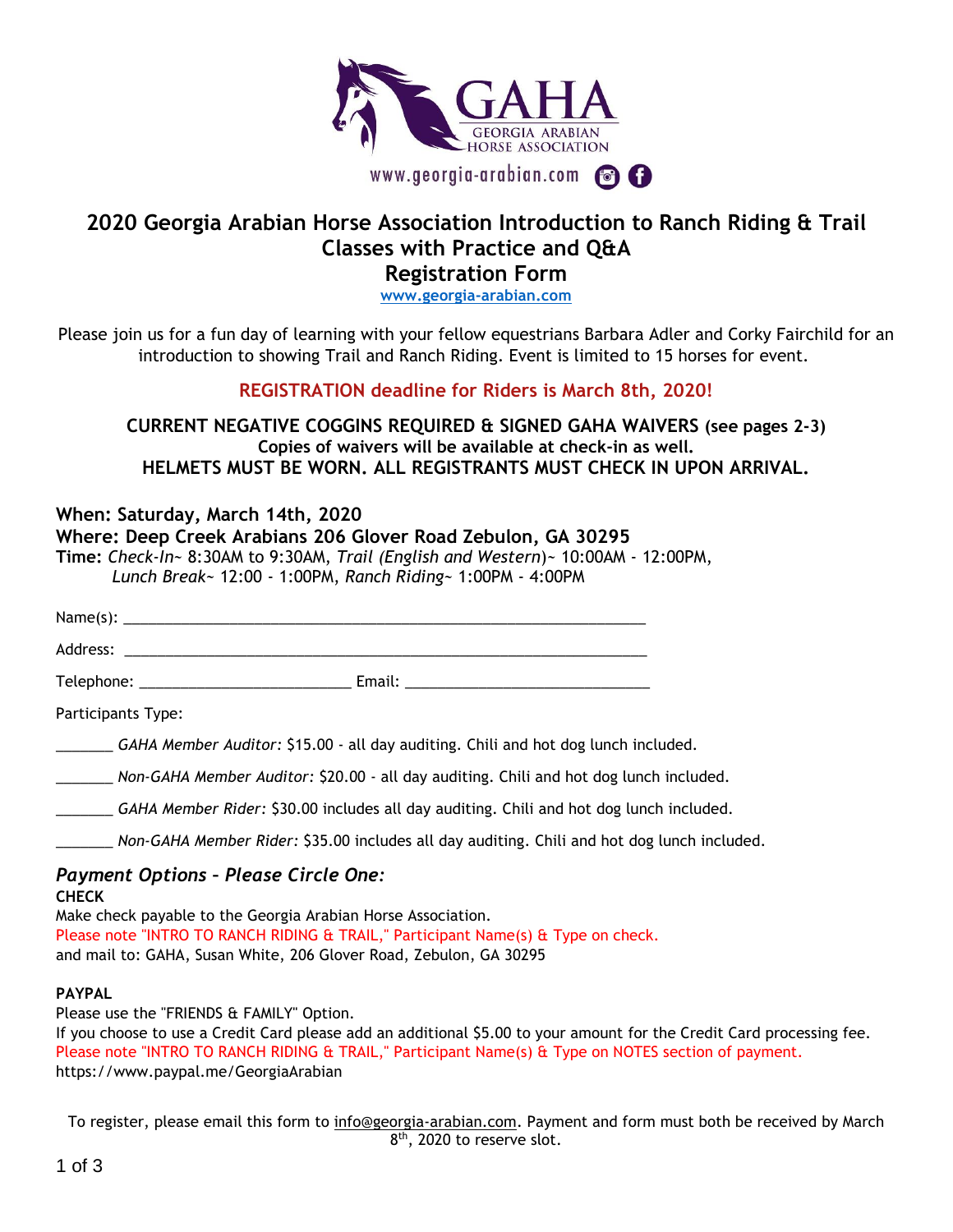## **Event Release and Indemnification Agreement Georgia Arabian Horse Association**

In consideration for the Georgia Arabian Horse Association allowing me to participate in this Event, I agree as follows:

- 1. **I agree that I choose to participate voluntarily in this Event** as a rider, driver, handler, lessee, owner, agent, coach, trainer, volunteer, junior exhibitor or as a parent or guardian of a junior exhibitor.
- 2. **I recognize and understand that participation in equine activities involves certain risks** including, but not limit to the following: The propensity of an equine to behave in ways that may result in injury, death or loss to persons on or around the equine. Sounds, sudden movement, unfamiliar objects, the activities of persons and other animals may cause unpredictable behavior in equines. Hazards include surface or subsurface conditions in traveling surfaces, a collision with another animal, people or objects. Weather related hazards may include rain, lightening, thunder, wind, excessive heat or cold, and may affect equine behavior.
- 3. **GAHA makes no representation or warranty** regarding the safety or condition of the premises, equine equipment or equines on the premises.
- 4. With full knowledge of the above mentioned and any other inherent risks which may be associated with equine activities, **I hereby consent to my or my child**'**s participation in the Event**. In doing so, **I, the natural and/or lawful parent and/or legal guardian of the minor named below, do so on behalf of and in place of the minor named below and for myself** as well as the agents, representatives, assigns, heirs, executors, beneficiaries and assigns of the minor named below and of me, **release and forever discharge the Georgia Arabian Horse Association**, their officers, officials, directors, employees, agents, personnel, volunteers, affiliated organizations and insurers from any and all claims for damage, loss or injury to myself and/or the minor named below, other persons, horses or property belonging to me or the minor named below to the fullest extent permitted by law that arises out of or relates in any way to the Event and my or my child's participation in the Event including, but not limited to damages, loss or injury resulting from any acts, failure to act, negligence or neglect of other participants, released parties, their contractors or guests, as well as for theft, vandalism, fire, other casualty damage, or damage arising out of any defect in the premises.
- 5. **I agree to indemnify and hold harmless the Georgia Arabian Horse Association**, their officers, officials, directors, employees, agents, personnel, volunteers, affiliated organizations and insurers from and against any and all claims, demands, penalties, actions, losses, costs, damages, injuries, liabilities and obligations (including my attorneys' fees) of whatsoever kind and nature, which may be asserted against or incurred by any of them as a result of my participation in the Event or any act, failure to act, or neglect by (a) me, my agents, employees, riders, handlers, trainers, coaches, drivers, contractors or guests, or (b) any animal owned or exhibited by me or in my custody or control.
- 6. **This Agreement is governed by the laws of the State of Georgia.** This Agreement constitutes the entire agreement and understanding between the parties with respect to this Event, and supersedes and cancels any previous agreements or understandings, whether oral, written or implied. Should any provision of this Agreement be invalid or unenforceable, that provision shall not invalidate any of the remaining provisions of this Agreement. The parties shall use their reasonable efforts to replace any invalid and/or unenforceable provision with